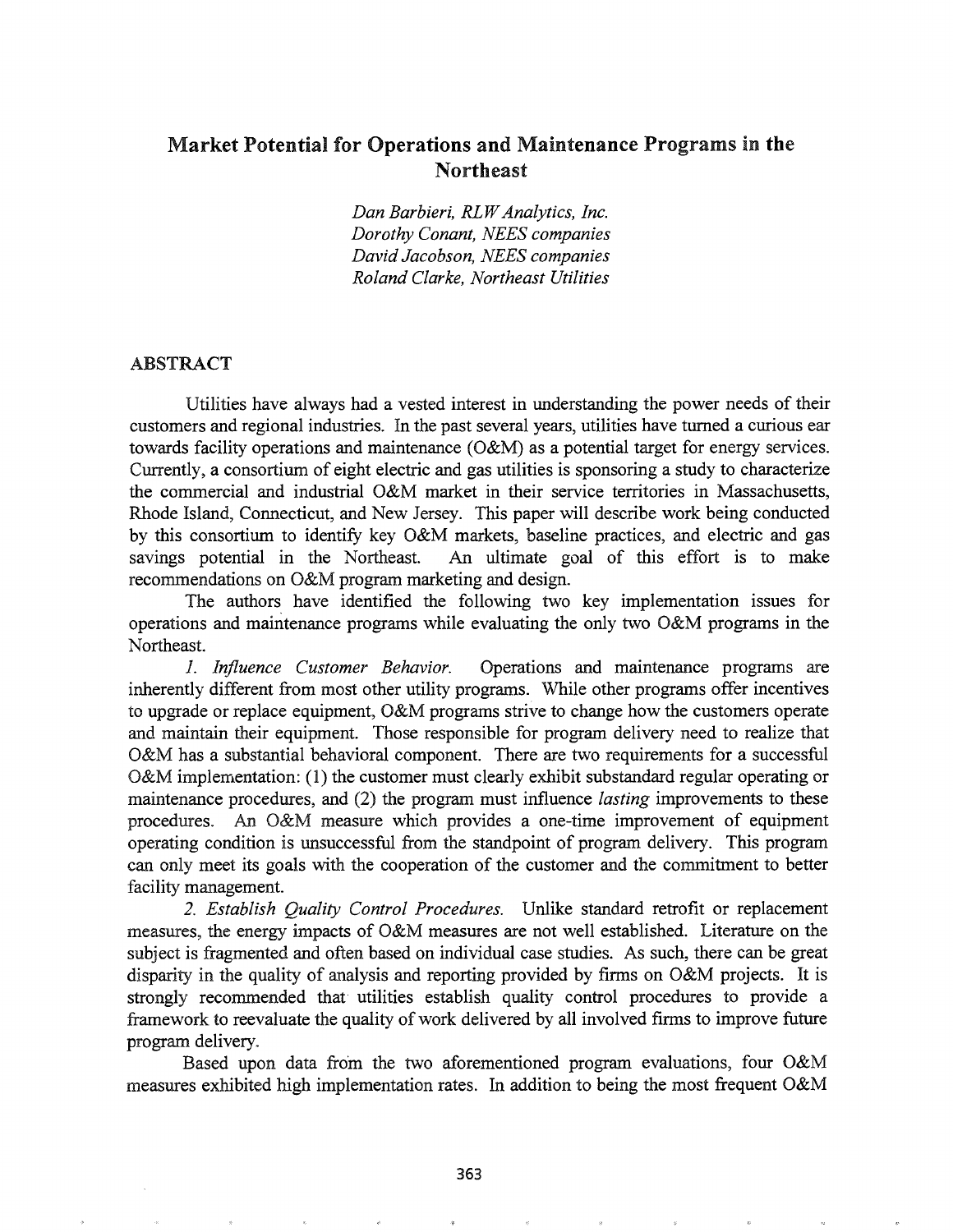installations, these measures also proved to be amongst the most successful in terms of energy savings. This paper will reveal the key industrial O&M markets in the Northeast, as well as describing the most and least successful O&M measures via savings realization and detailed case studies.

# Defining O&M

It is useful to begin by developing a working definition of O&M measures for the study. The following multi-faceted definition of O&M has appeared in several sources, although it most likely has its origins at Pacific Northwest National Laboratory (Parker et al. 1993). According to this definition, an item or activity can be considered O&M if it meets one or more of the following criteria:

- Any item or activity that will bring equipment back into its original design and specification,
- A repetitive activity,
- A low cost item that can be installed or performed by the O&M staff, although it may be contracted,
- An activity that is financed as an expense rather than capital,
- An item or activity that has a simple payback of less than one year, and
- An activity affecting the operation of equipment: set points, schedules, control settings, and procedures.

This useful definition reflects the essential characteristics of O&M without unnecessarily excluding non-traditional examples.

It is equally important to understand how utility staff and O&M contractors define O&M, as well as how O&M measures differ from traditional energy conservation measures. In a broad sense, O&M measures are usually defined as energy savings measures that are free or inexpensive to implement. These measures include the proper maintenance of existing equipment or the installation of new controls. Some consider O&M as providing information to help customers operate more efficiently, while others differentiate O&M and traditional energy conservation measures based on the source of funding for the improvements.

## Northeastern O&M Market Assessment

RLW Analytics, Inc. (RLW) is currently conducting a market assessment of O&M practice in the Northeastern United States via a study sponsored by a consortium of eight electric and gas utilities. RLW will assess the commercial and industrial O&M market in the service territories of these eight utilities, covering Massachusetts, Rhode Island, Connecticut, and New Jersey.

The key to the success of this project is identifying the market segments with the greatest opportunities for O&M savings and the means to overcoming barriers to adopting O&M practices in these segments. Of critical importance to these challenges is a strong awareness and technical understanding of which O&M practices are most effective for the technologies and end-uses predominate in the target segments. The strength of the approach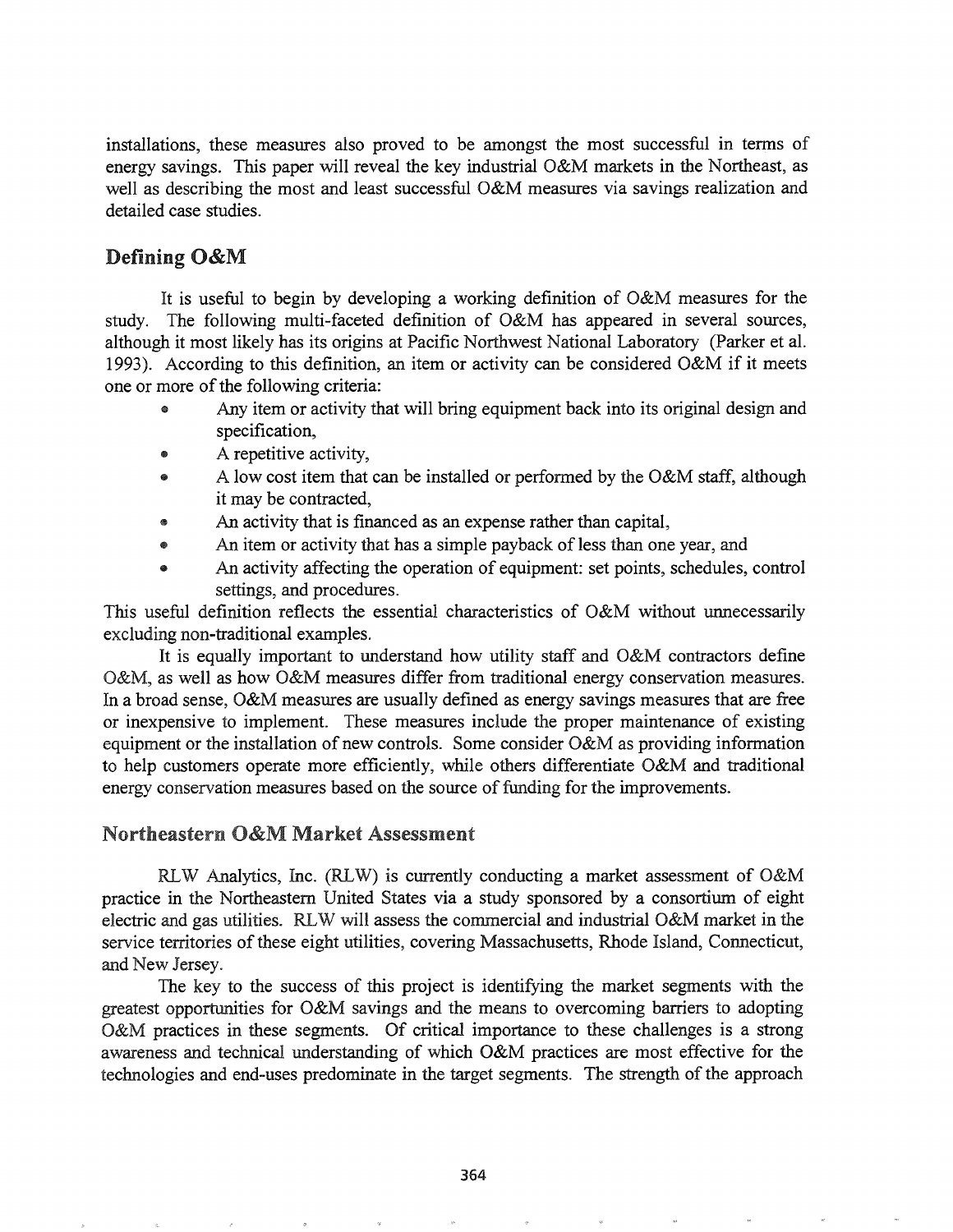is its marriage of effective market segmentation methods with technical analysis of O&M measures.

The ultimate goals of this comprehensive, staged data collection are fourfold:

- *1. Key O&M Markets:* Describe the O&M market and current practices in a way that will help the sponsoring utilities develop coherent strategies for addressing the markets with both good market transformation potential and substantial energy savings opportunities.
- *2. Baseline Practice:* Assess baseline O&M practices by end-use type and state, laying the foundation for assessing measures to be offered and, to the extent possible, estimating their potential energy savings.
- *3. Measure Offerings and Potential Savings:* Assess O&M measures to be offered and, to the extent possible, estimate potential energy savings associated with these measures by segment and state.
- *4. Program Design:* Make recommendations on overall program marketing and design. The assessment of market transformation potential will provide the initial estimates of potential program effects.

### Key O&M Markets

In order to identify key industrial O&M markets in the Northeast, we researched a number of data sources. The U.S. Department of Energy's (DOE) Office of Industrial Technologies (OIT) sponsors the Industrial Assessment Centers (lAC) program which conducts assessments and provides recommendations to manufacturers to help them identify opportunities to improve productivity, reduce waste, and save energy. Other resources permitted researchers to estimate the size of the industrial market with regards to number of facilities and energy consumption. An American Business Information (ABI) database provided data on the number of industrial facilities by two-digit Standard Industrial Classification (SIC) code. The Energy Information Administration (EIA), the independent statistical and analytical agency within the DOE, gathers industrial energy consumption data via the Manufacturing Energy Consumption Survey (MECS), the only comprehensive source of information on energy use by U.S. manufacturers. Researchers used MECS data to quantify the level of energy usage in the Northeast census region. Data provided by a New England utility also was utilized to characterize electric usage intensities and end-use consumption for industrial customers in their service territory.

Number of Facilities. The ABI database provided data on the number of industrial facility types in the Northeast by two-digit SIC code. The following states were selected because this is how MECS represent the Northeast region: Maine, Vermont, New Hampshire, Connecticut, Massachusetts, Rhode Island, New York, New Jersey, and Pennsylvania. Based on the ABI data, the five most numerous industrial facility types in the Northeastern United States are: *Printing* & *Publishing, Industrial Machinery, Fabricated Metals, Miscellaneous Manufacturing,* and *Electronics.*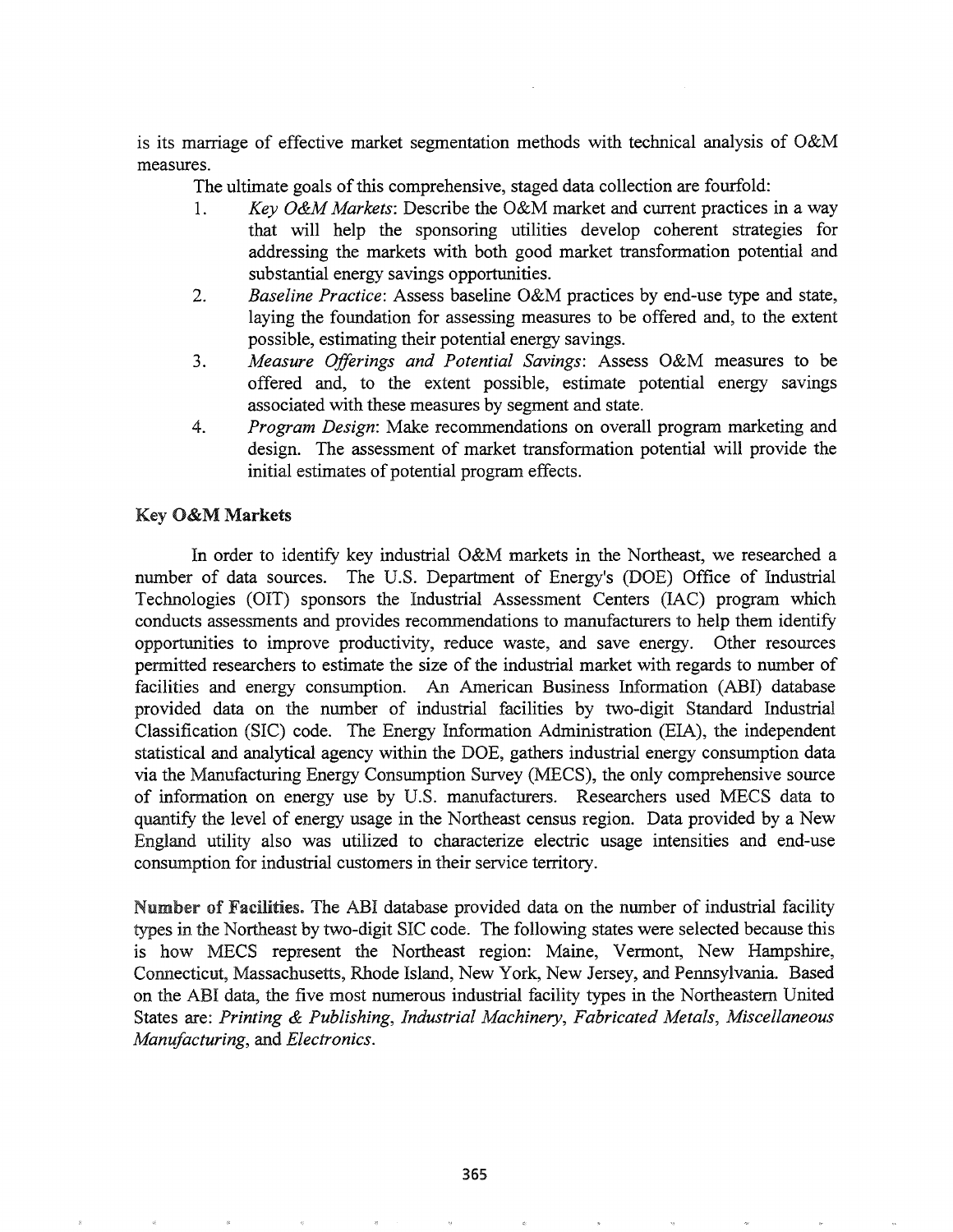Industry Energy Usage. The Manufacturing Energy Consumption Survey (EIA 1994) provided estimates of net electricity consumption by census region and industry group. The electrical usage in the Northeast region was analyzed for all major industries and sorted by energy consumption. Based on this data, the five industrial categories in the Northeastern United States with the highest electrical usage are: *Primary Metals, Chemicals* & *Allied, Paper* & *Allied, Electronics,* and *Rubber* & *Plastics.*

Data provided by a New England utility was used to depict industrial energy usage in their service territory by end-use. The inclusion of electrical end-use in this data provides some useful insight on potential areas for O&M in this territory. In no way do we suggest that this particular service territory may be used to represent the entire Northeast. Rather, this data simply highlights some key end-uses within the specific industries.

Figure 1 displays the relative energy usage (the percent consumption of each industry relative to the consumption of the largest industry) by major SIC code across six end-use categories. As evidenced in the figure, the more prominent end-uses include motors in the *Rubber* & *Plastics* and *Paper* & *Allied* industries, and process equipment at *Rubber* & *Plastics* and *Industrial Machinery* facilities. The inset figure shows a pie-chart of the enduses that comprise the bars. Motors are by far the largest industrial end-use in this territory, consuming  $43\%$  of the total facility electrical usage, followed by lighting (16%) and process equipment (14%). This data suggests that there might be a good opportunity for motor maintenance and both lighting and process time control at industrial facilities in the Northeast.



Figure 1. Relative Energy Usage for Industrial Customers in a New England Service Territory (Utility Data)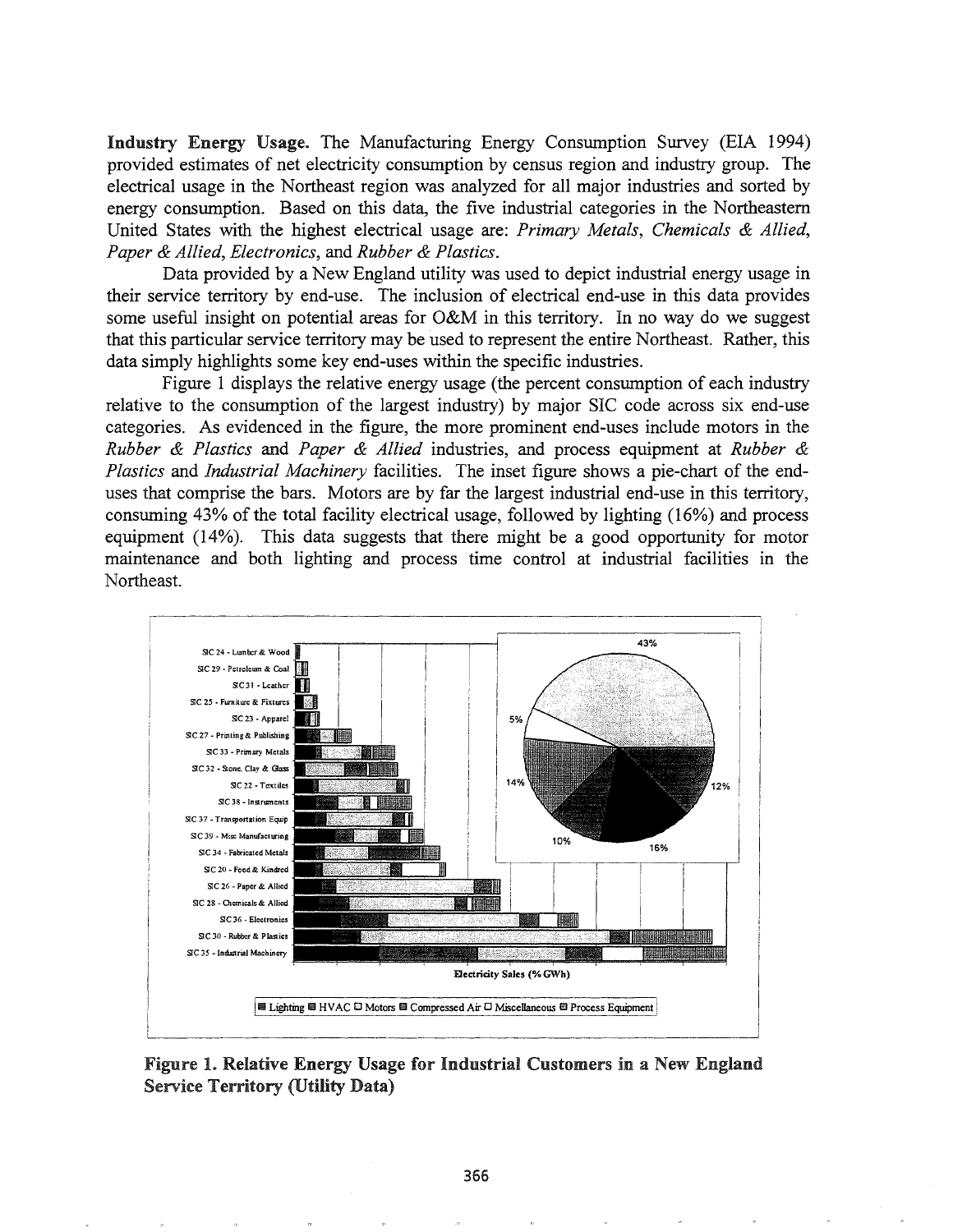Energy Utilization Intensity. Based upon similar data, Figure 2 presents the Electric Energy Utilization Intensity (EUI) for each of the major SIC groups in the same utility territory. This figure shows that the industries with the highest EUls in this region are *Food* & *Kindred, Textiles, Apparel, Lumber* & *Wood,* and *Furniture* & *Fixtures.* Note that most industrial customers have EUIs above 15. For comparison, most commercial buildings have EUIs below fifteen (EIA 1995), with the exception of in-patient health care facilities, refrigerated markets or warehouses, and restaurants. It is important to note the limitations in using high EUIs to select target O&M segments, as high EUls might indicate unique characteristics of a business type, as opposed to poorly operated or maintained equipment.



Figure 2. Electric EUIs for Industrial Customers in a New England Service Territory (Utility Data)

Potential O&M Savings. The last source that was examined was the database from the Industrial Assessment Center (IAC) program that contains records from thousands of industrial assessments across the country. In brief, we analyzed the total electrical consumption ofthese customers as compared to their savings recommendations. Researchers reviewed all of the recommendations, which included energy efficiency enhancements, waste minimization, and manufacturing productivity, and selected those which qualified as O&M measures under the aforementioned definition..

Table 1 summarizes some of the data collected to this point and introduces the lAC research. As seen in the table, all analysis has been performed with respect to each of the  $20$ major industries or SIC groups. The number of facilities in the Northeast (Column A) comes from the ABI database, and northeastern electrical usage (Column B) comes from the MECS database. Since the data acquired from the New England utility only represented 5% of total consumption in the Northeast census region, this information was not deemed sufficiently representative to present in this table. The remaining data used in this table are from the lAC database, which provided estimates of total facility electrical usage (Column C) and recommended O&M savings (Column D) for a large sample of industrial customers across the United States. Although this data was not provided in electrical units, the IAC data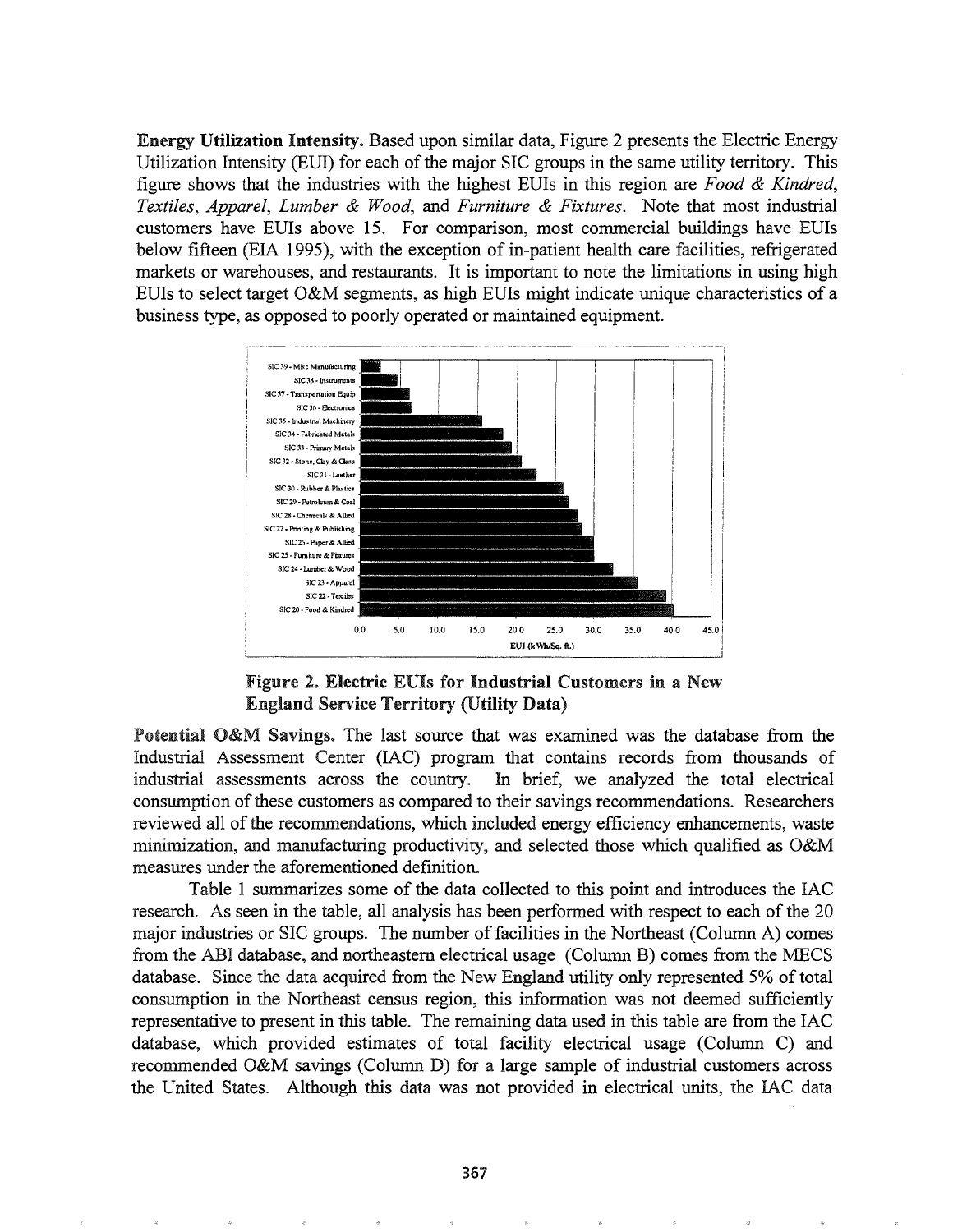simply was used to calculate a percentage of recommended O&M savings (Column E). It should be noted that researchers thought it reasonable to utilize all national lAC data to develop percent savings estimates rather than restricting this data to the Northeast and reducing the sample size substantially. This decision is supported by the finding that HVAC, a temperature-dependent and hence regionally-influential electrical end-use, only represents 5% of industrial energy consumption at a New England utility.

|                                | A             | в                       | c                | D           | Ε             | F              | G                 |
|--------------------------------|---------------|-------------------------|------------------|-------------|---------------|----------------|-------------------|
|                                | Number of     | Northeastern            | Total Facility   | Recommended | Estimated     | Potential      | Potential Savings |
|                                | Facilities in | <b>Electrical Usage</b> | Electrical Usage | O&M Savings | O&M Savings   | Northeast O&M  | per Northeast     |
| Major Industry Description     | Northeast (#) | (GWh)                   | (MMBtu)          | (MMBtu)     | Potential (%) | Savings (GWh)  | Facility (MWh)    |
| Data Source:                   | ABI           | <b>MECS</b>             | IAC              | IAC         | $= D/C$       | $= B \times E$ | $= F/A * 1,000$   |
| SIC 36 - Electronics           | 7,667         | 7,358                   | 2.492.814        | 126.471     | 5.1%          | 373.3          | 48.69             |
| SIC 34 - Fabricated Metals     | 14,290        | 5,072                   | 3.022.988        | 152,590     | 5.0%          | 256.0          | 17.92             |
| SIC 35 - Industrial Machinery  | 20,951        | 4,525                   | 2,540,382        | 125,905     | 5.0%          | 224.3          | 10.70             |
| SIC 27 - Printing & Publishing | 29,559,       | 3,156                   | 1.192.850        | 59.486      | 5.0%          | 157.4          | 5.32              |
| SIC 26 - Paper & Allied        | 3,843         | 9,397                   | 2,221,183        | 109,930     | 4.9%          | 465.1          | 121.02            |
| ISIC 28 - Chemicals & Allied   | 4,942         | 11,230                  | 1,630,779        | 50,834      | 3.1%          | 350.1          | 70.83             |
| ISIC 30 - Rubber & Plastics    | 5.411         | 6,474                   | 4,367,274        | 180,126     | 4.1%          | 267.0          | 49.35             |
| SIC 33 - Primary Metals        | 3,363         | 17,781                  | 2,485,395        | 67,858      | 2.7%          | 485.5          | 144.36            |
| SIC 38 - Instruments           | 5,456         | 3,757                   | 620,330          | 38,871      | 6.3%          | 235.4          | 43.15             |
| SIC 20 - Food & Kindred        | 5,658         | 6,215                   | 3,932,664        | 117,271     | 3.0%          | 185.3          | 32.76             |
| SIC 23 - Apparel               | 7,492         | 2,035                   | 370,790          | 33,376      | 9.0%          | 183.2          | 24.45             |
| SIC 39 - Misc Manufacturing    | 13,426        | 1,673                   | 239,425          | 15,351      | 6.4%          | 107.3          | 7.99              |
| ISIC 24 - Lumber & Wood        | 5,951         | 1,198                   | 1,637,069        | 77,389      | 4.7%          | 56.6           | 9.52              |
| SIC 37 - Transportation Equip  | 3,324         | 3,524                   | 1,487,091        | 77,535      | 5.2%          | 183.7          | 55.28             |
| SIC 32 - Stone, Clay & Glass   | 4,689         | 5,271                   | 3,194,551        | 73,973      | 2.3%          | 122.1          | 26.03             |
| ISIC 29 - Petroleum & Coal     | 743           | 2,990                   | 110,067          | 5,364       | 4.9%          | 145.7          | 196.12            |
| SIC 22 - Textiles              | 2.969         | 1,666                   | 2,498,282        | 82,561      | 3.3%          | 55.1           | 18.54             |
| ISIC 25 - Furniture & Fixtures | 2,905         | 421                     | 571,718          | 32,829      | 5.7%          | 24.2           | 8.32              |
| SIC 31 - Leather               | 1,112         | 243                     | 99,296           | 5,450       | 5.5%          | 13.3           | 11.99             |
| ISIC 21 - Tobacco              | 222           | 20                      | 52,669           | 354         | 0.7%          | 0.1            | 0.61              |

Table 1. Relative Rank of Industries Based on Three Key Parameters

|                                | Northeast |               |                   |                 |
|--------------------------------|-----------|---------------|-------------------|-----------------|
|                                | Facility  | Potential O&M | Potential Savings | Average Overall |
| Major Industry Description     | Presence  | Savings       | per Facility      | Rank            |
| Data Source:                   | Rank of A | Rank of F     | Rank of G         | Rank A.F.G      |
| SIC 36 - Electronics           |           | 3             | 7                 | 4.0             |
| SIC 34 - Fabricated Metals     | 3         | 6             | 13                | 4.5             |
| SIC 35 - Industrial Machinery  |           | ጸ             | 15                | 5.0             |
| SIC 27 - Printing & Publishing |           | 12            | 19                | 6.5             |
| SIC 26 - Paper & Allied        | 13        |               | 3                 | 7.5             |
| SIC 28 - Chemicals & Allied    | 11        |               | 4                 | 7.5             |
| SIC 30 - Rubber & Plastics     | 10        |               | 6                 | 7.5             |
| SIC 33 - Primary Metals        | 14        |               | 2                 | 7.5             |
| SIC 38 - Instruments           | 9         |               | 8                 | 8.0             |
| SIC 20 - Food & Kindred        | ጸ         | ٥             | 9                 | 8.5             |
| SIC 23 - Apparel               | 6         | п             | н                 | 8.5             |
| SIC 39 - Misc Manufacturing    |           | 15            | 18                | 9.5             |
| SIC 24 - Lumber & Wood         |           | 16            | 16                | 11.5            |
| SIC 37 - Transportation Equip  | 15        | 10            | 5                 | 12.5            |
| SIC 32 - Stone, Clay & Glass   | 12        | 14            | 10                | 13.0            |
| SIC 29 - Petroleum & Coal      | 19        | 13            |                   | 16.0            |
| SIC 22 - Textiles              | 16        | 17            | 12                | 16.5            |
| SIC 25 - Furniture & Fixtures  | 17        | 18            | 17                | 17.5            |
| SIC 31 - Leather               | 18        | 19            | 14                | 18.5            |
| SIC 21 - Tobacco               | 20        | 20            | 20                | 20.0            |

| Weighted Average Estimated O&M  |  |  |  |  |  |
|---------------------------------|--|--|--|--|--|
| Savings Potential per Northeast |  |  |  |  |  |
| Facility                        |  |  |  |  |  |
| 27.02 MWh                       |  |  |  |  |  |

| <b>Total Estimated O&amp;M</b> |  |  |  |
|--------------------------------|--|--|--|
| Savings Potential in the       |  |  |  |
| Northeast                      |  |  |  |
| 3,891 GWh                      |  |  |  |

Researchers proceeded on the premise that regional O&M potential may be based upon three key parameters: 1) the number of industrial facilities in the region, 2) potential savings for the specific industrial market, and 3) potential savings *per facility* within the market. By selecting these three parameters, researchers feel that they can answer the following key questions:

- Are there many facilities within this industry in my region? (Column A)
- e Does this industry have strong savings potential in my region? (Column F)
- @ Will O&M improvements at individual industrial facilities have much impact in my region (Column G)?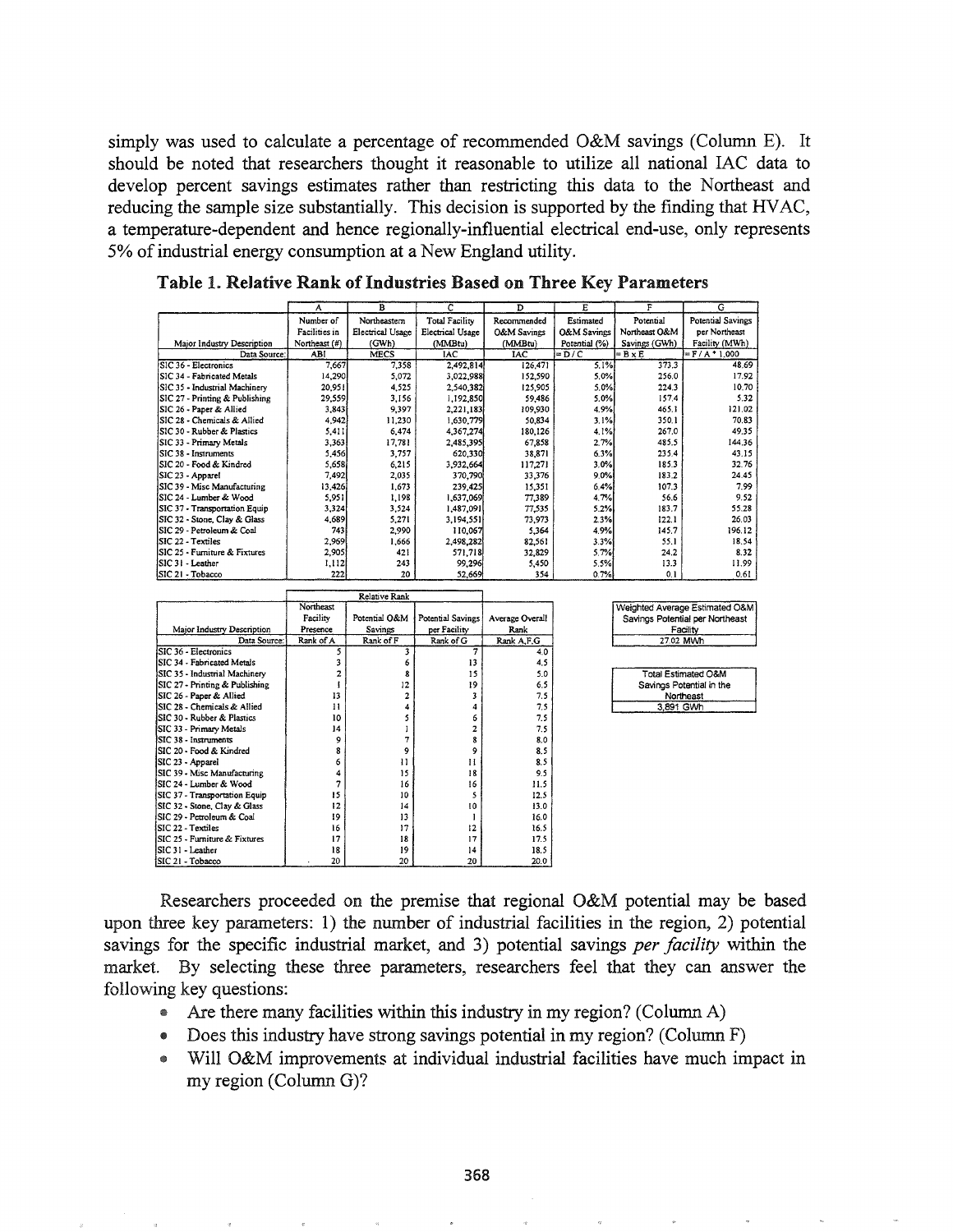By ranking the answers to these questions and combining into an average overall score, researchers identified *Electronics, Fabricated Metals, Industrial Machinery, Printing* & *Publishing,* and *Paper* & *Allied* as five industries which have a significant presence on the electrical grid in the Northeastern United States.

Market Barriers. In assessing O&M measure offerings and savings, the likelihood of customers to implement practices on their own and barriers to this implementation is critical to the analysis. For example, if the analysis revealed barriers to capital investments in control measures for small manufacturing facilities, these barriers would inform the economic potential for control measure savings in this segment. The analysis will consider what barriers exist to adopting specific O&M practices in specific segments and how and whether or not these barriers can be addressed.

As part of the Northeastern O&M Market Assessment, interviews were performed with twenty utility employees. One of the most frequently mentioned barriers was that of O&M budgets. There were two significant findings here. First, the O&M budget is typically developed by personnel in companies that do not completely understand the importance of effective O&M. Second, O&M for many sectors is not viewed as particularly important compared to other needs. Those who oversee and develop budgets are apt to cut O&M costs, e.g., downsizing maintenance staff, in lieu of other needs.

Another barrier was the challenge of convincing the maintenance people of a particular O&M need, but understanding they will in tum have to present the change to their superior. This may be undesirable because suggesting improvements to their superior may make it appear to their superior that they are not doing their job appropriately. It is easier for a Facility Manager to get by day-to-day then to make significant O&M changes. One interviewee commented that avoiding this scenario requires careful work and sensitivity to the position of the facility manager in the improvement process.

Education. One of the most commonly suggested resources that respondents mentioned was that of education. Consistently, it was commented that to really impact O&M, it is not effective to just give money to the customer. It was emphasized that education and training in how to properly perform O&M on equipment and systems is paramount to a successful O&M program whose goal is to diminish its intervention over time. Some related suggestions included holding seminars, conducting breakfast training sessions, or generating a customer O&M newsletter. Some respondents suggested offering training courses at local colleges on O&M, or holding O&M certification classes or seminars at the utility. Literature or brochures specifying maintenance schedules or other specific equipment maintenance issues may be an effective way of educating others also. Getting maintenance staff to implement improved O&M on their own is a critical part of any market transformation effort, and education and training is a necessary component of that program design. Finally, this education must span both maintenance and management staff so that O&M value can be proved, understood, and respected at all levels.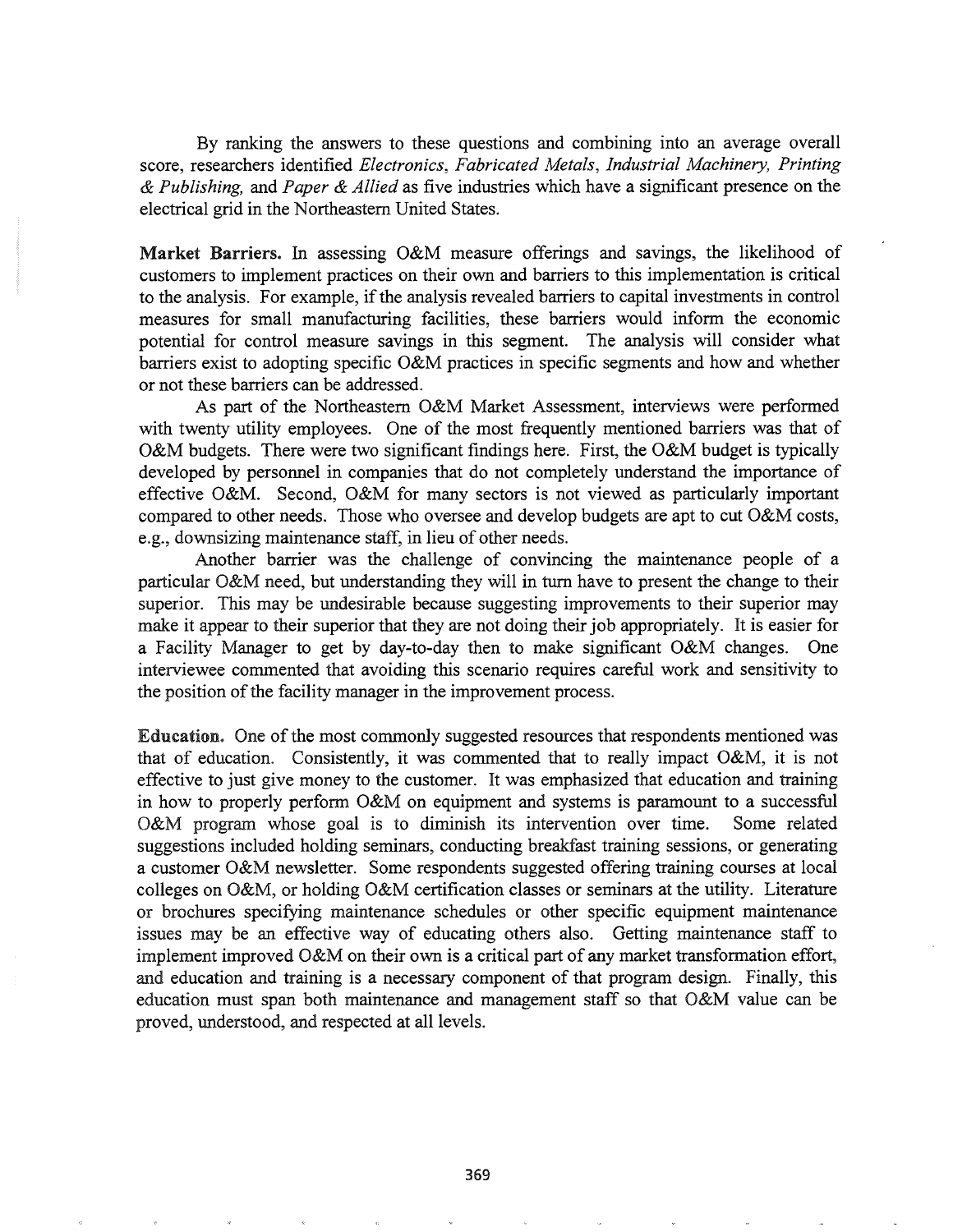#### Baseline Practice

Interviewees were asked to forecast what would happen to O&M in the next two years if there were no utility intervention. Most reported that  $O&M$  would not get much better or would be minimal without utility intervention. One respondent said the status quo would continue until intervention occurred. Three people reported that it would be based upon the economy and how much money customers had to budget with, indicating that customers will only do what they can afford to do. Some reported that O&M would degrade to the point where most companies would go into a "fix it when it breaks" mode. Generally, the O&M prognosis without utility intervention was not good from the interviewees' perspective.

When asked which industries have the most potential to transform on their own, several interviewees indicated that hospitals are more likely to transform on their own due to the criticality of O&M to their mission. A similar argument was posed for computer and electronics companies, where working environments demand specific conditions. Others indicated that manufacturing and industrial customers are relatively more likely to change as a result of their constant monitoring of the bottom line expenses, including energy use, in their performance and productivity.

When asked about the current state of O&M in the Northeast, "Not Good", "Rather Poor", and "Improvements Needed" were common responses. 'Two interviewees indicated that the current state of O&M was good, and four indicated that O&M varied greatly from customer to customer. From all indications, there is a general belief that there is room for improvement within the current O&M marketplace, and that without utility intervention in the next two years, O&M practices are more likely to get worse rather than better.

#### Measure Offerings and Potential Savings

There is a great diversity of possible O&M measures, ranging from simple and inexpensive equipment retrofits to far reaching behavior modification. Table 2 shows the estimated percent savings impact of a variety of O&M measures, based on an extensive literature review (Thumann 1996). Multiple listings for a single measure type represent data from different sources. 'Percent savings' is the percent of consumption for the end-use category listed in the third column. The percent savings potential for these measures range from a high of 30% to a low of 0.1%. Total energy management programs, air conditioning O&M, and compressed air leak reduction are the three highest impact measures listed in this table.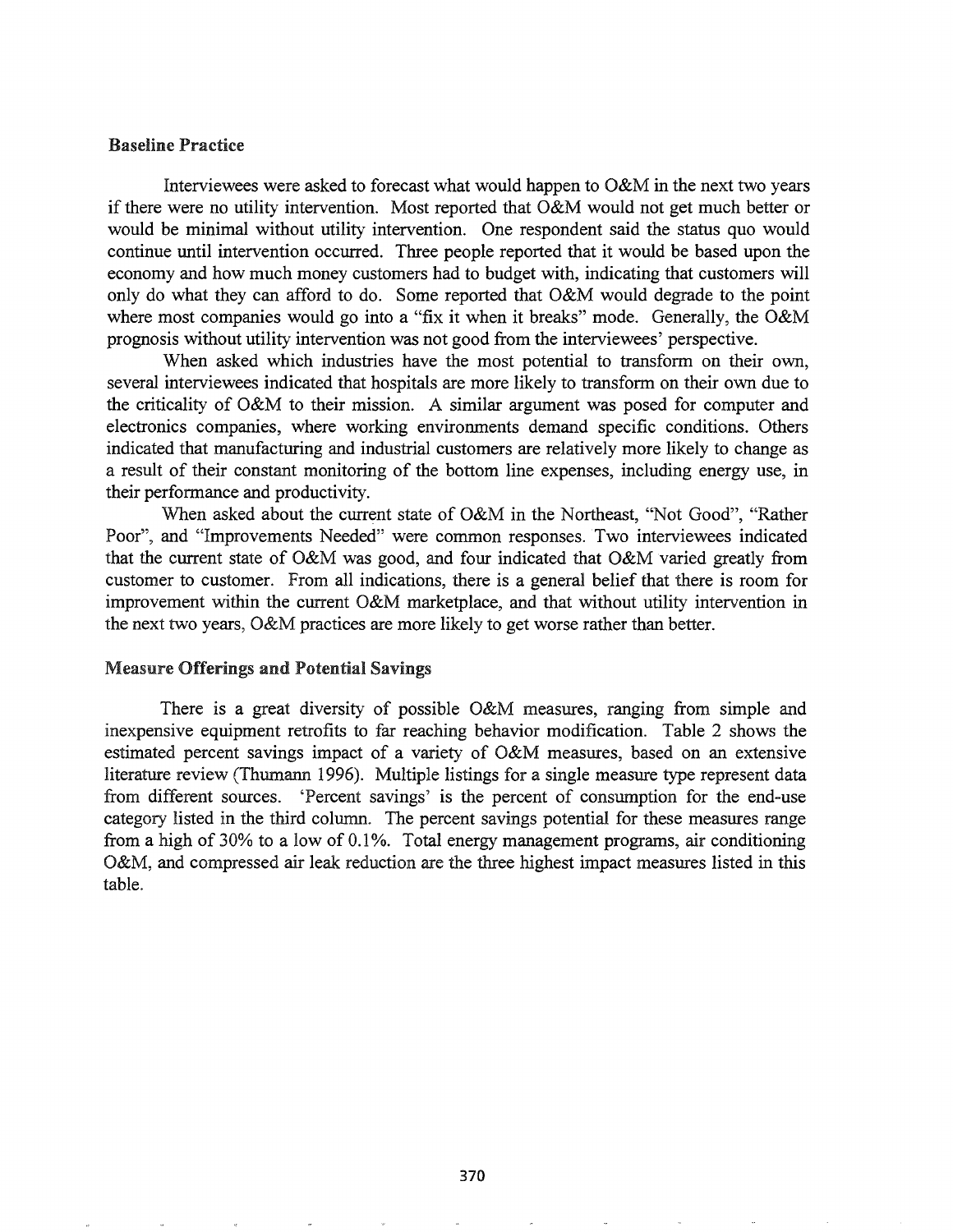|                                                         | Estimated    | Industrial          | Potential U.S.        |
|---------------------------------------------------------|--------------|---------------------|-----------------------|
|                                                         | Percentage   | End-Use             | <b>Energy Savings</b> |
| O&M Energy Measure                                      | Savings      | Category            | (million kWh/yr)      |
| Total energy management program                         | 30.0% All    |                     | 253,110               |
| General proper maintenance of electromechanical systems | $12.5\%$ All |                     | 105,463               |
| Employee participation program                          | 19.0% All    |                     | 160,303               |
| General air compressor O&M                              |              | 12.6% Compressors   | 8,720                 |
| Reduce compressed-air leaks                             |              | 27.5% Compressors   | 19,046                |
| Reduce compressed-air leaks                             |              | 5.0% Compressors    | 3,463                 |
| Relocate compressed-air intake to outside               |              | 3.5% Compressors    | 2,424                 |
| General air conditioning O&M                            |              | 30.0% Chillers      | 13,786                |
| Clean A/C filters                                       |              | 8.0% Chillers       | 3,676                 |
| Install industrial refrigeration controls               |              | 10.0% Refrigeration | 201                   |
| Install fast controllers on compressors                 |              | 20.0% Compressors   | 13,852                |
| Install sequential lead/lag controllers                 |              | 20.0% Compressors   | 13,852                |
| Install sequential lead/lag controllers                 |              | 10.0% Pumps         | 12,406                |
| Use improved lubricant                                  |              | 3.3% Motors         | 19,344                |
| Use improved lubricant                                  |              | 5.0% Motors         | 29,045                |
| Do not over-lubricate motors                            |              | 0.4% Motors         | 2,178                 |
| Improve bearings, lubricant and lube maintenance        |              | 0.6% Motors         | 3,631                 |
| Use premium lubricants                                  |              | 11.5% Motors        | 66,804                |
| Use improved lubricants in gearboxes                    |              | 10.0% Motors        | 11,618                |
| Improved lubricant-wire drawing process                 |              | 9.0% unknown        | n/a                   |
| Replace v-belts with cogged v-belts                     |              | 2.7% Motors         | 5,333                 |
| Replace v-belts with synchronous belts                  |              | 3.8% Motors         | 7,505                 |
| Improve maintenance on v-belt drives                    |              | 3.0% Motors         | 5,929                 |
| Correct voltage imbalance                               |              | 1.7% Motors         | 9,875                 |
| Apply correct voltage to motors                         |              | 3.3% Motors         | 19,170                |
| Reduce operating voltage 1%                             |              | 0.4% Motors         | 2,382                 |
| Electrical tune up of motor systems                     |              | 8.0% Motors         | 46,472                |
| Improved motor use and scheduling                       |              | 3.5% Motors         | 20,332                |
| Turn off motor heaters during operation                 |              | 0.1% Motors         | 505                   |
| Turn off idling motors                                  |              | 0.4% Motors         | 2,498                 |
| Provide better motor cooling                            |              | 0.1% Motors         | 505                   |

#### Table 2. Industrial O&M Electric Energy Measures and Savings Potential

Another important source of information for program practice is the experience of existing utility programs. RLW has performed two evaluations of O&M programs in New England in 1998. Both O&M programs addressed relatively equal numbers of commercial and industrial customers. Based upon the data obtained in these studies, four measures exhibited high O&M program implementation: HVAC Maintenance, HVAC Control, Lighting Control, and Compressed Air system maintenance. In addition to being the most frequent O&M installations, these measures also proved to be amongst the most successful in terms of energy savings.

*HVAC maintenance.* While compressed air may have greater savings potential for manufacturing facilities, the analysis of the NEES and NU program data suggests HVAC maintenance is the most common O&M measure in the Northeast. This measure includes a variety of system repairs targeted at restoring the optimal operating efficiency of HVAC units. A key obstacle to overcome in O&M program delivery is the disparity of methods employed to estimate the savings impact of HVAC maintenance. To improve future O&M savings estimates, the evaluation team recommends that utilities adhere to a single set of maintenance-based savings factors for assessing savings due to HVAC equipment maintenance (Agboatwala 1981). Coil and filter conditions may be qualified as light, moderate, or heavy fouling, and system components such as belts, dampers, and refrigerant charge ought to have similar standard condition qualifiers. Existing research could be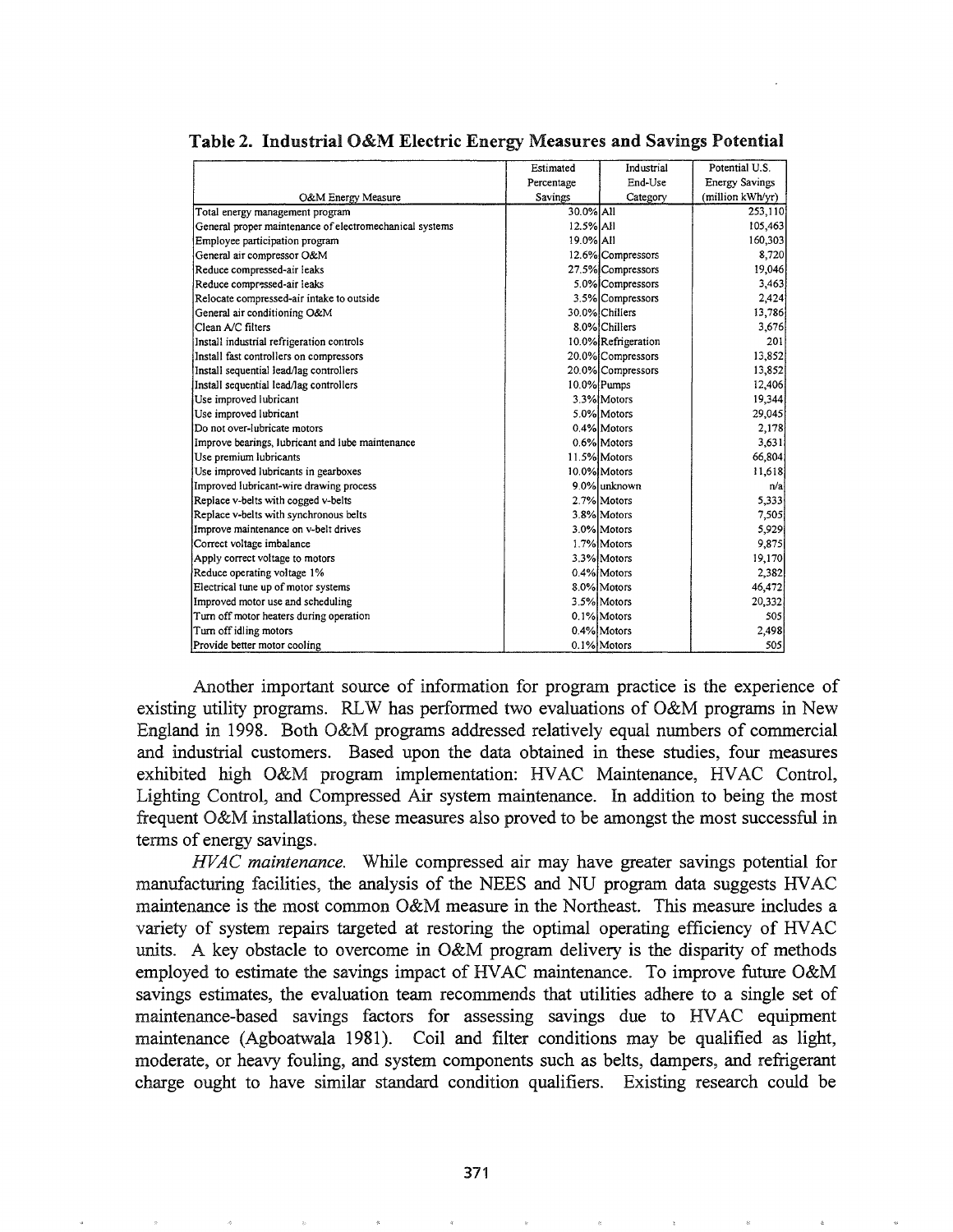compiled and supplemented with more extensive performance-based measurements for use in developing reliable maintenance-based impact factors for HVAC equipment.

*HVAC control.* In concert with HVAC maintenance, optimized system control can result in vastly improved HVAC system performance. Many operational measures can be implemented with existing control equipment, such as energy management systems or programmable thermostats. As variable-speed drive (VSD) usage increases in building mechanical systems, engineers often can find opportunities to tune the control of these drives towards optimizing energy consumption.

*Lighting control.* Lighting is a significant end use at most commercial and industrial facilities. While energy-efficient lighting such as T8 lamps, electronic ballasts, compact fluorescent lamps, and high-pressure sodium lamps has already yielded substantial energy savings for many customers, considerable savings potential remains in more widespread use of lighting control systems. As with any piece of electrical equipment, the greatest savings is achieved by simply eliminating the electrical load when it is not needed. Whether by individual occupancy sensors or centralized EMS lighting control systems, most facilities still have yet to maximize the savings potential of the lighting end use.

*Compressed air system maintenance.* Compressed air is a significant electrical end... use at many manufacturing facilities. Unfortunately, it is often a significant source of wasted energy. Compressed air leakage totaling 10% of total compressed air capacity is not uncommon, and leakage rates upwards of 40% have been observed (Talbot 1993). As such, energy savings from repairing compressed air leaks can be substantial, but accurately estimating the savings can be very challenging. Unfortunately, energy savings estimates for compressed air systems often are based upon arbitrary savings assumptions and simple calculations. More than any other measure type, it is imperative to accurately quantify either the actual leak reduction or the pre- and post-retrofit CFM rates for compressed air systems. Several evaluation measures could have benefited from more extensive preliminary measurements, such as flow and pressure metering. Though more costly up-front, it would have pennitted quantification of pre- and post-retrofit system CFM, as well as a better assessment of the customer's compressed air needs.

Other O&M measures include insulating ducts and pipes, disconnecting unused lighting fixtures and ballasts, pipe and duct insulation, and process control improvements. Note that process control measures can have extremely high savings impact, but must be thoroughly examined on a case-by-case basis to ensure that the process needs of the customer are not lost in the quest for energy savings.

Targeting Specific End-Uses or Technologies. Many interviewees suggested targeting customers with a particular end-use or technology. One interviewee, a project manager who has overseen several dozen O&M projects, indicated that customers who use refrigeration and large chillers are particularly strong candidates for O&M programs. In his opinion, a program for chillers would be easier to implement, as chillers have fixed operating parameters, while refrigeration may have greater potential for savings. Refrigeration systems operate all the time, have flat loads, and are often mission-criticaL One interviewee characterized the maintenance of some refrigeration-dependant facilities in his experience: "Most maintenance staff are wizards at keeping systems going, so as long as the system is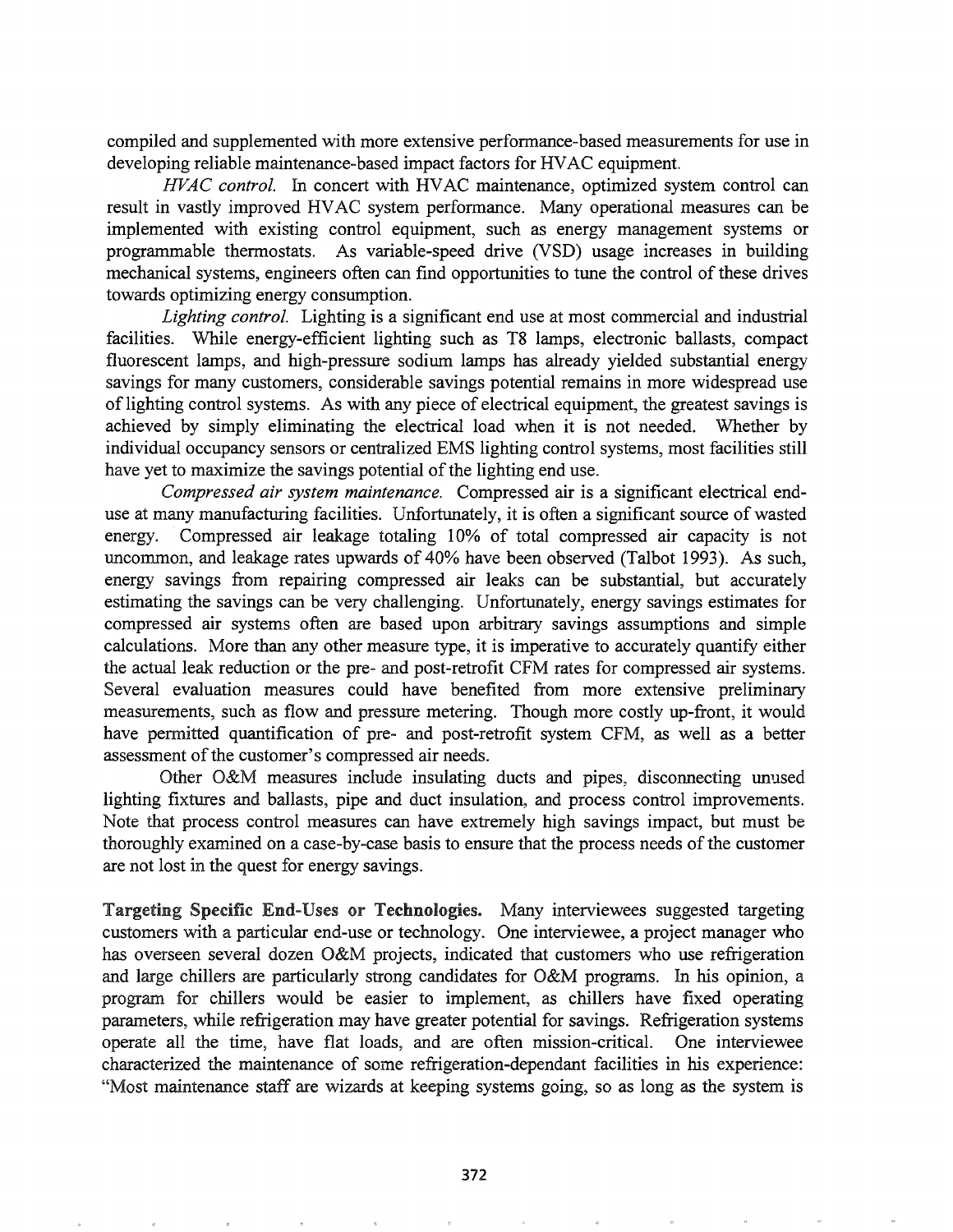keeping the ice cream hard, no one cares how efficient it is, only the end product matters. They will do anything to keep the ice cream hard." Manufacturing owners often do business on a tight margin with high costs; a situation where saving less than twenty percent of the energy bill for one piece of equipment can still be a strong motivator.

Interviewees also suggested air compression systems as an end-use that can benefit from improved O&M. One subject referred to a compressor project that saved ten thousand dollars a month through plugged air leaks. Because of the large potential saving possible from this end-use, several of the sponsoring utilities are also sponsoring a more detailed baseline study of compressed air O&M.

Another technology that has been suggested are Energy Management Systems (EMS). An EMS is one of the most powerful conservation measures possible. An integrated EMS can control lights, HVAC, motors, variable speed drives (VSD), and almost any other enduse, all while providing useful data that can be used to continuously monitor system operation and flag maintenance needs. While some facilities may be ideal candidates for the installation of a new EMS, at other facilities an adequate EMS may already be in place but operating improperly. Measures based on ensuring that previously installed EMS systems are fully utilized offer the potential for very significant savings with little material cost.

Steam traps were also mentioned in several interviews. Steam traps permit the passage of condensate, air, and non-condensable gas from the piping and equipment while preventing the loss of steam. Poorly functioning traps cause steam to be wasted and account for a very sizable energy loss, often at large multi-building facilities. These types of heating systems are typically employed at large facilities, and are frequently overlooked as a significant source of energy savings.

Most respondents supported manufacturing as a major segment worth targeting. In addition, manufacturing was identified as having an interest in O&M due to the high cost of operation in the Northeast as opposed to other parts of the country. These customers are looking for ways to reduce their operating costs, of which energy comprises a significant portion. In fact, one respondent estimated that 15-20% of a manufacturer's budget is energy costs. Manufacturing was described as a market that regularly looks at  $O&M$  as an integral part of increasing profits through reduced energy costs and potentially increased or enhanced production.

On the other hand, some interviewees felt that many manufacturers have a production focus instead of an efficiency focus, which tends to inhibit O&M procedures. Manufacturers were nearly universally described as being primarily interested in manufacturing a product, with energy conservation or any other business considerations secondary to that goal. While this indeed is a barrier against O&M in manufacturing facilities, it may also be viewed as a significant opportunity. Several interviewees suggested that the challenge in the manufacturing segment is to focus O&M on items that ultimately will increase the performance of their production and positively impact their core business.

Other Factors Influencing Savings Potential. In addition to technology and industry type, interviewees raised many other characteristics that would affect O&M potential. One such factor noted in multiple interviews was customer size. According to interviewees, size of customers tends to dictate 1) the presence and size of O&M budgets, 2) the sophistication of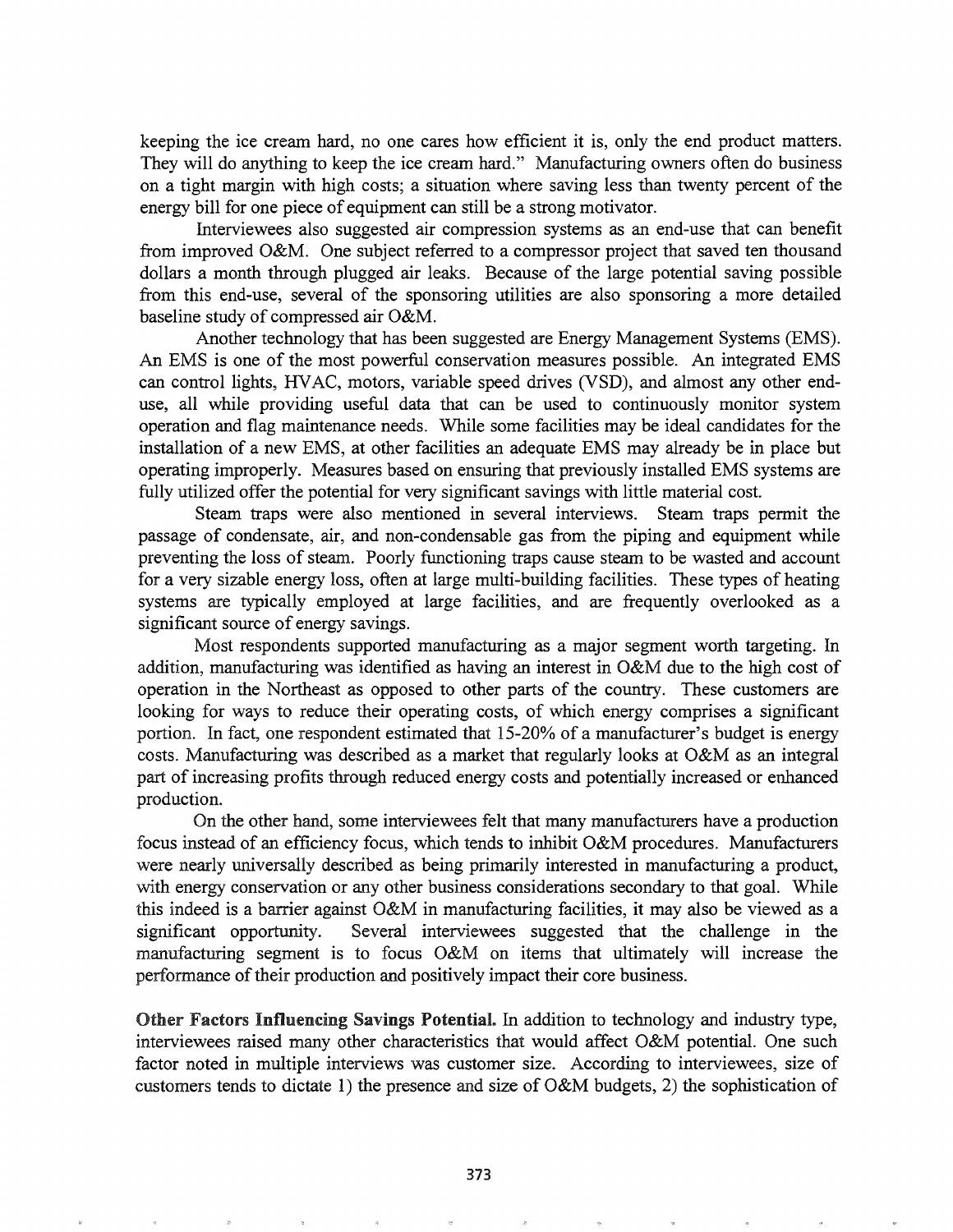the O&M staff, and 3) the understanding of the economics regarding improved O&M. Several interviewees characterized larger companies as more up to date with O&M, while smaller companies were described as lagging a little, and having little or no O&M staff and less money and focus on O&M in their company. In addition, several respondents generalized that large customers tend to act on O&M changes before small ones. This was most evident in the manufacturing segment, where plants and companies can vary from small family style operations to Fortune 500 corporations.

There was disagreement, however, on whether small or large customers had the best potential for savings. One interviewee mentioned that the greatest impacts were always from the greatest users. Another subject mentioned that large customers were likely to have reaped most simple O&M savings. Medium sized customers were mentioned by some as a promising target because they offer significant impact, while lacking the sophistication of the largest customers. Another interview suggested small commercial customers, who have little or no sophistication with respect to O&M practices, as a promising target.

End-uses were also mentioned as an important factor. End-uses suggested as indicators of savings opportunities include customers with large or mission-critical HVAC loads, customers with central steam plants, low-rise construction relying upon roof top units, customers who consume large amounts of hot water, and dual fuel customers.

In addition to customer size and end-uses, other factors dictating the aggressiveness of O&M practices included the following:

- Existence of 24-hour operation,
- @ Level of energy use,
- The energy used per square foot (EUI),
- Use of O&M contractor staff,
- $\bullet$  Amount and sophistication of facility management staff,
- Value of O&M to the core business,
- @ Equipment types,
- Age of the building,
- Whether it is owner-occupied, and
- Whether the occupant pays the utility bills.

While some of these factors are influenced by business type, customers with these factors do cross over many markets. From this perspective, while there is merit to characterizing O&M practices within business types, there is also a need to identify within and across business types those critical factors that will influence customers participation in an O&M program.

#### Program Design Recommendations

Two key implementation issues were identified in reviewing the existing NU and NEES O&M program offerings:

1. Influencing Improved Maintenance Procedures. Operations and maintenance programs are inherently different from most other utility programs. While other programs offer incentives to upgrade or replace equipment, O&M programs strive to change how the customers operate and maintain their equipment. Those responsible for program delivery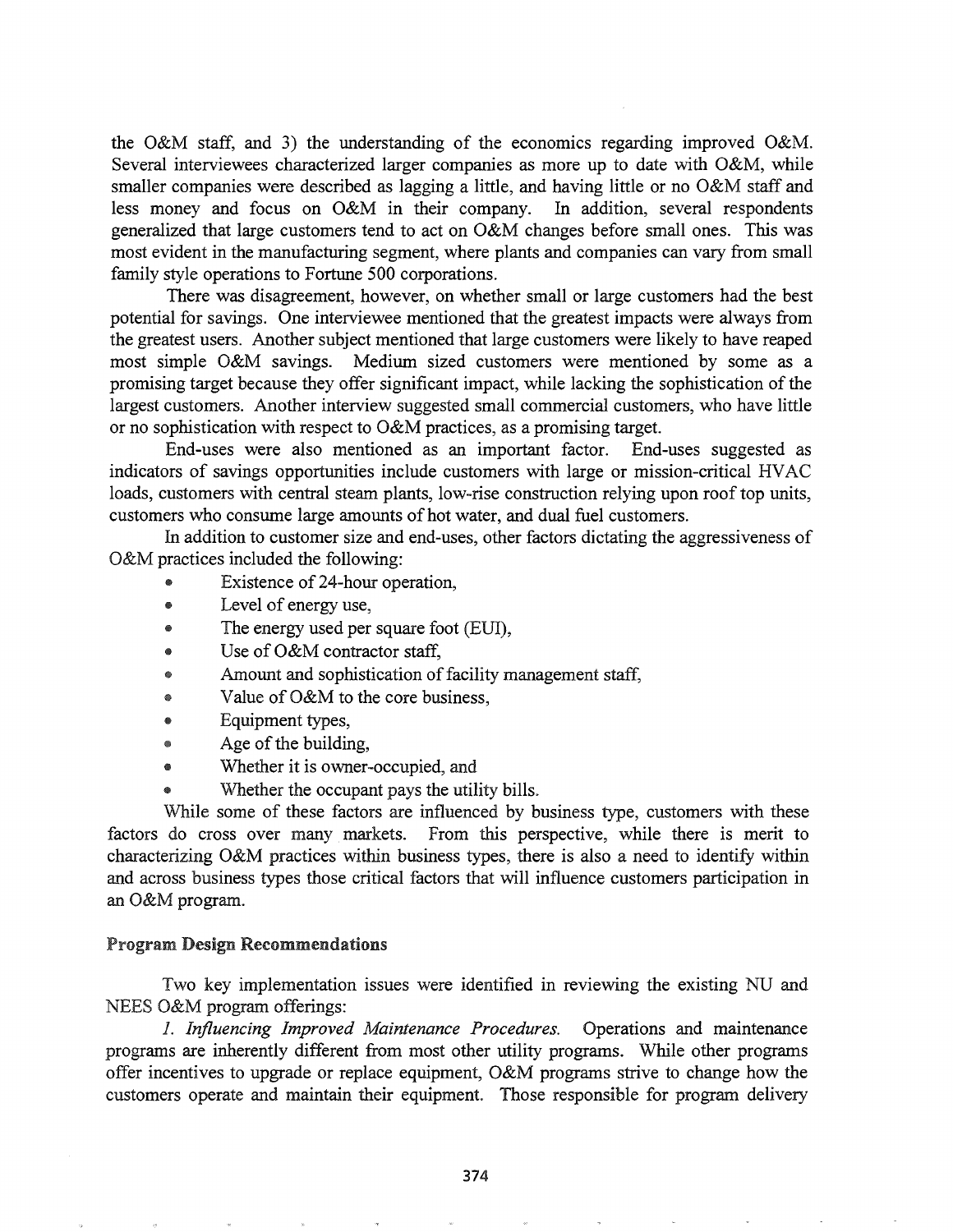need to realize that O&M has a substantial behavioral component. There ought to be at least two requirements for a successful O&M implementation: 1) the customer must clearly exhibit substandard regular operating or maintenance procedures, and 2) the program must influence *lasting* improvements to these procedures through changes to the organization's attitudes, training and culture related to O&M. Sustainable O&M efficiency can be achieved only with the cooperation of the customer and the commitment to better facility management.

*2. Quality Control.* Unlike standard retrofit measures, the energy impacts of O&M measures are not well established. Literature on the subject is fragmented and often based on individual case studies. As such, there can be great disparity in the quality of analysis and reporting provided by engineering firms on O&M projects. It is strongly recommended that utilities establish quality control procedures to provide a framework to reevaluate the quality of work delivered by all audit firms to improve future program delivery.

Potential design and delivery systems include:

- Technical Information Programs: This type of program involves the promotion of O&M measures through technical information on measure specifics and savings provided directly to consumers.
- @ Technical Assistance Programs: This type of program goes a step beyond informational programs in assisting the customer through the implementation stages.
- Performance Contracting or Shared Savings Programs. This involves a third party contractor that will implement the O&M measures for a portion of the reduction of the participant's bills.
- Contractor Selection: Utilities can provide their assistance in the contractor selection process by (1) developing a list of pre-approved bidders, (2) assisting in the development of RFP's for O&M measure analysis and/or implementation, and (3) working with the customer to approve and finalize vendor projects.
- @ Training Programs: Training programs can range from workshops to in-house seminars to one-on-one training at customer facilities.
- Certification Programs: Many management barriers can be overcome through the use of certification programs to establish a mark of quality amongst maintenance staff.

An additional challenge not truly addressed involves bringing O&M training and knowledge into the management and culture of organizations. There is much more to quality O&M above and beyond fixing leaks and turning off lights. Good O&M is much like good housekeeping or good book-keeping, it involves a web of inter-related actions, priorities and attitudes, all integrated into the customers larger goals and actions.

Sometimes the most valuable lessons are learned through failure, as illustrated by the following example, albeit in the commercial sector. During the Texas LoanSTAR program, it was discovered that 104 previously installed energy management control systems at 104 schools in one large district were completely or partially disabled. Thirty of 47 rooftop units (RTV) that were supposedly connected to the system were disconnected. One particular RTV had been disconnected from the system at three points. In this case, re-commissioning of the